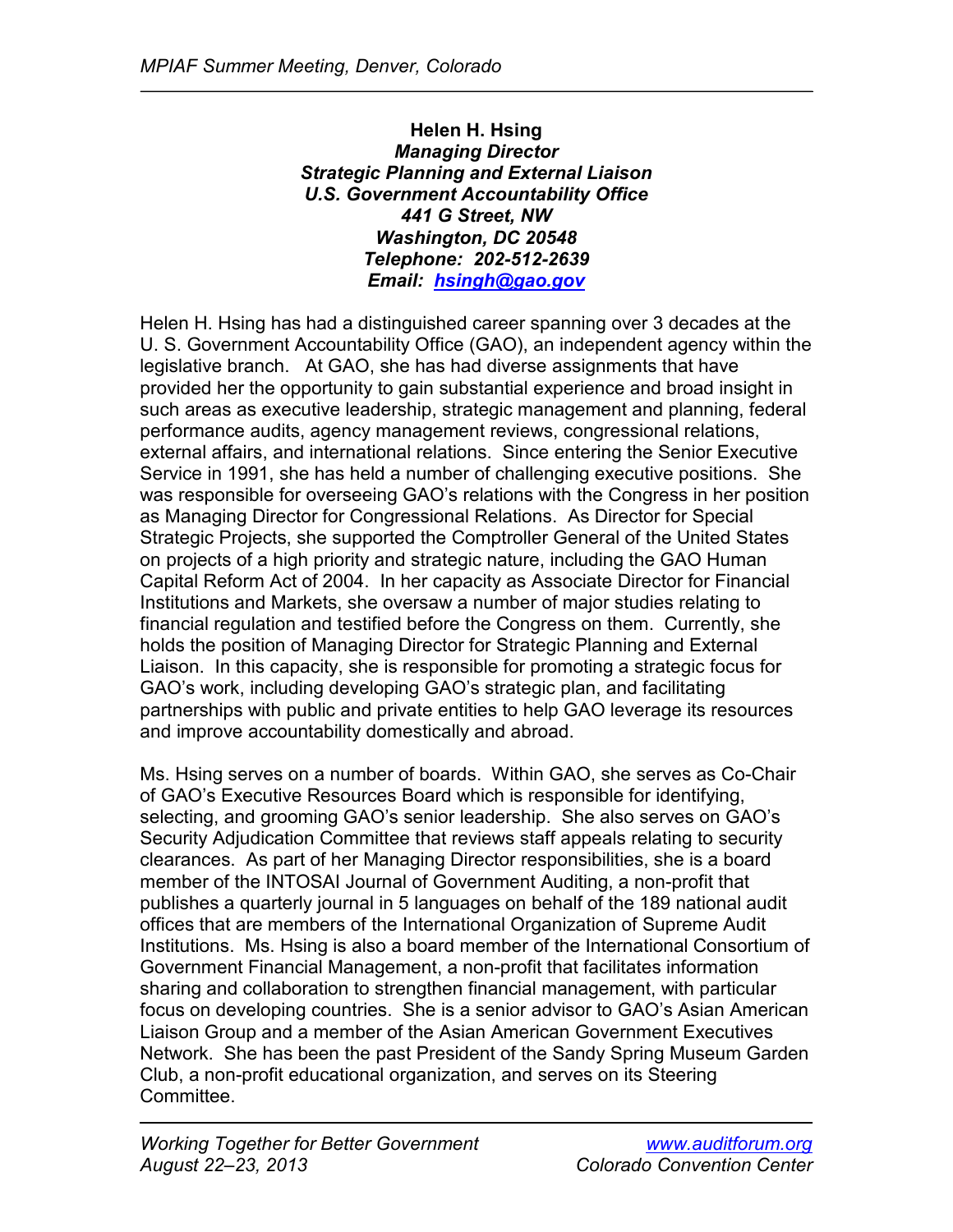# **Helen H. Hsing (Continued)**

Ms. Hsing is the recipient of a number of awards; including 2 Comptroller General's Award, 3 distinguished service awards, and a meritorious rank award. She has also received an award from the Office of Personnel Management for her contributions to the Presidential Management Intern Program. She is a member of the American Bar Association and D. C. Bar Association. She holds a bachelor degree from the University of Maryland, a J.D. from the Catholic University School of Law, and has completed executive development training conducted by Cornell University's Johnson School of Business and Harvard University's Kennedy School of Government.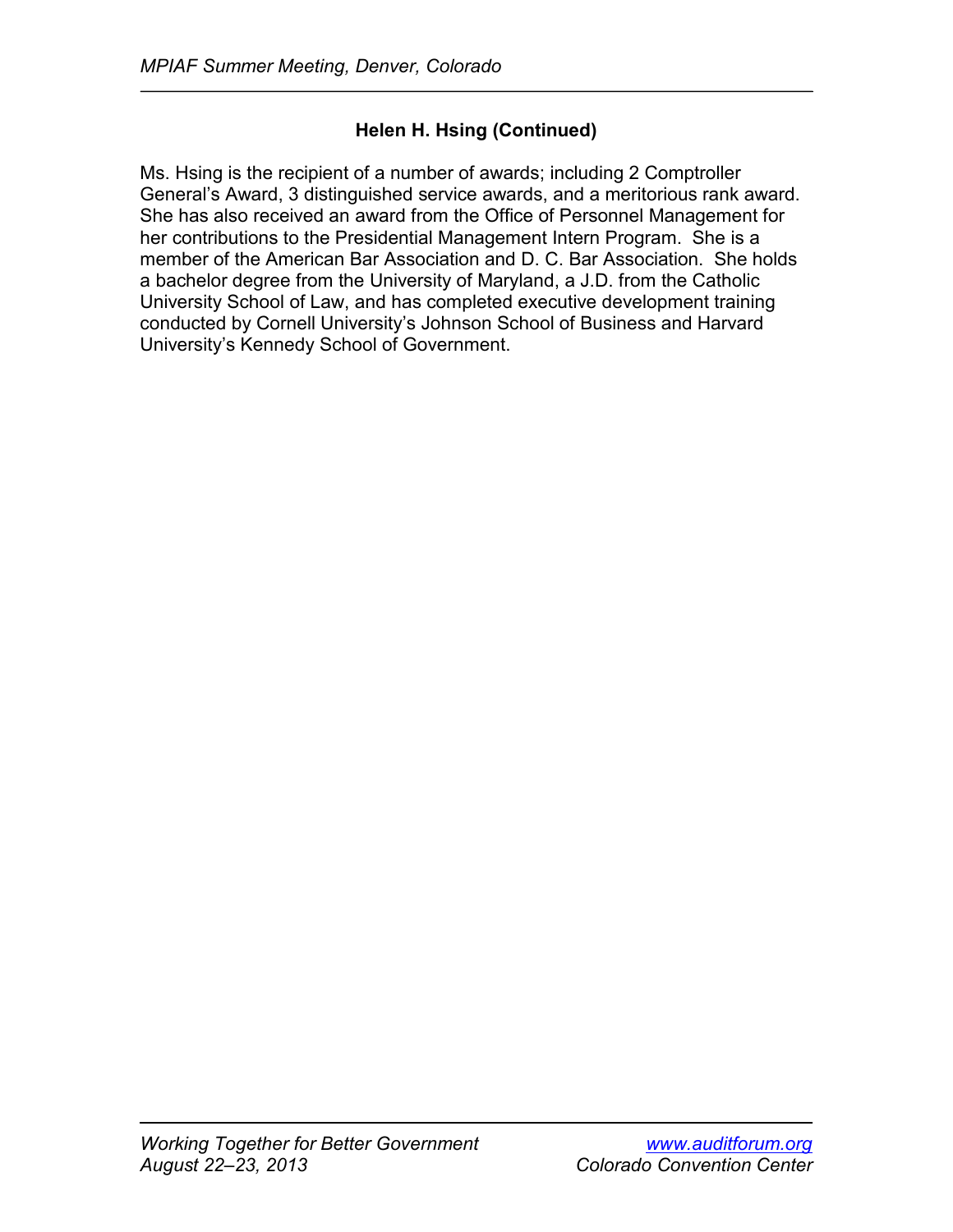**Liz Meyers, CPA, CFE, MBA** *Chief Executive Officer Focus on Risk Enterprises, LLC P.O. Box 941803 Houston, TX 77094 Telephone: 832-588-5113 Email: [liz@focusonrisknow.com](mailto:liz@focusonrisknow.com) Website: <http://www.focusonrisknow.com/>*

Liz Meyers, CPA, CFE, MBA, understands the importance of adding value in the business world. Throughout her career she has used her analytical abilities and knowledge of business processes to improve the effective and efficient use of company resources.

As CEO of Focus On Risk Enterprises, Liz works with internal audit teams to implement Risk Based Integrated Auditing<sup>TM</sup> which focuses utilizing scarce audit resources where they add the most value to the company: achieving their strategic business objectives.

Early in her career, she worked with Arthur Andersen, LLP and TME, Inc. She joined the nation's largest food distributor and Fortune 100 Company, SYSCO Corporation, in 1989.

Liz is known for her ability to find creative solutions as well as her motivation and leadership skills. She has had the opportunity to exercise these skills during her 12 years of management at SYSCO, including the positions of Chief Audit Executive and Senior Director in Information Technology.

In her role as the Chief Audit Executive for SYSCO, Liz implemented the Risk Based Integrated AuditingTM framework within SYSCO. Almost immediately, the business' perceived value of internal audits began to increase. By refocusing audits to understand the business objectives and the associated key risks, the internal audit department began to be perceived as a knowledgeable and valued partner by their customers.

As Senior Director of Client Services, Information Technology, Liz's mission was to manage the numerous deployments of proprietary and third- party best-of-breed software that impacted over 47,000 employees in more than 170 locations. Her responsibilities included all facets of implementation, training, marketing/communications and documentation required to support the various IT initiatives.

The Association of Women in Computing has recognized Liz's achievements by awarding her with their Leadership in Technology Award in 2007.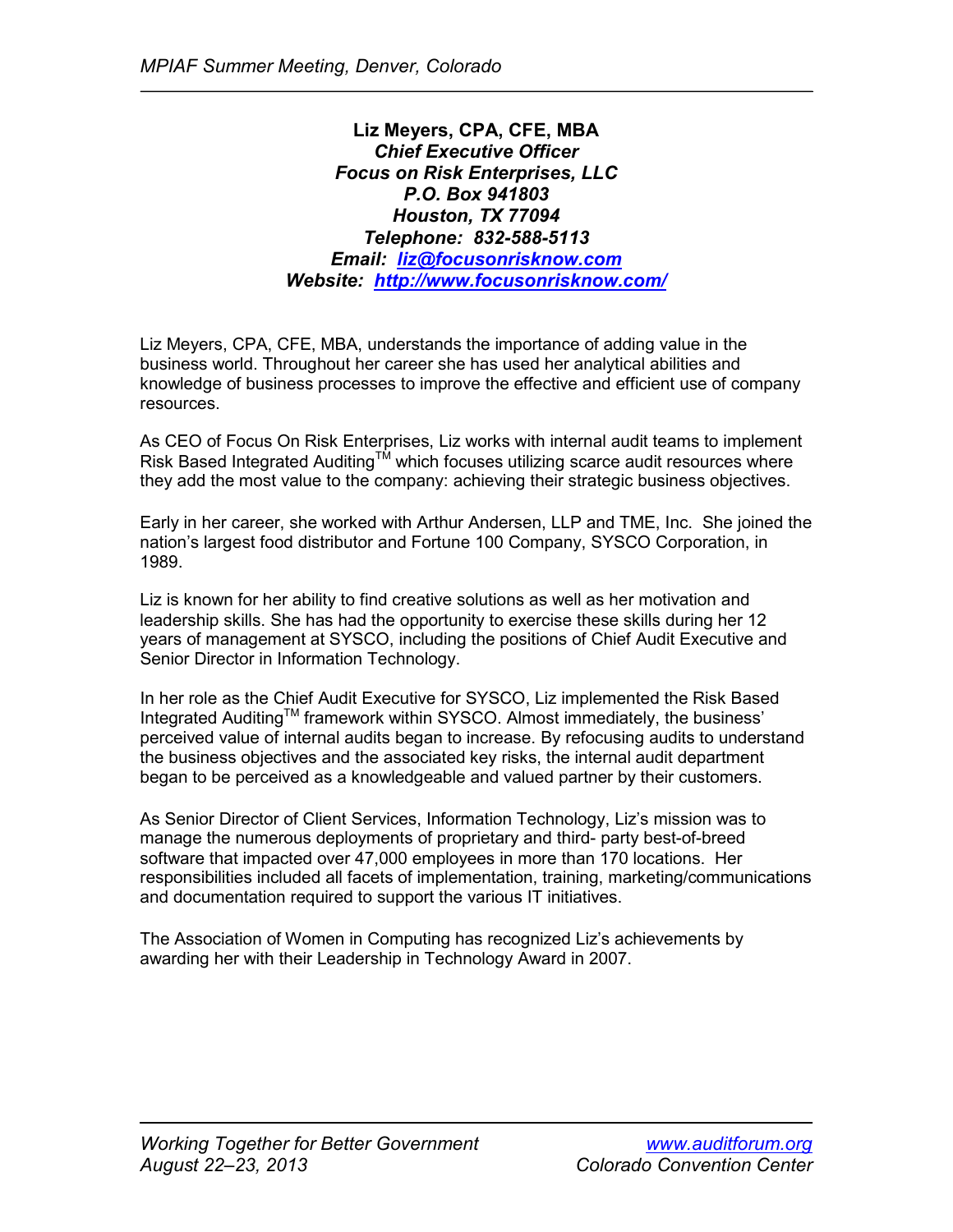**Monica Bowers** *Deputy State Auditor Office of the State Auditor State of Colorado 200 East 14th Avenue Denver, CO 80203 Telephone:* **303-869-2800** *Email: [monica.bowers@state.co.us](mailto:monica.bowers@state.co.us) Website: <http://www.leg.state.co.us/osa/coauditor1.nsf/home?openform>*

Monica Bowers is the Deputy State Auditor responsible for overseeing the Colorado Office of the State Auditor's (OSA) performance audits, which focus on reducing costs, increasing efficiency, and improving the quality of services. Monica leads a team of experienced professionals who conduct audits addressing issues that are relevant and meaningful to members of the public and General Assembly.

With 25 years of experience in auditing, Monica possesses significant institutional knowledge and expertise in state government operations. Monica has overseen numerous performance audits at various agencies including the Department of Revenue, the Department of Labor & Employment, the University of Colorado, Pinnacol Assurance, and the Department of Human Services.

Monica has served on the governing board of the Colorado State Managers' Association and participates on the National State Auditors' Association Performance Audit Committee.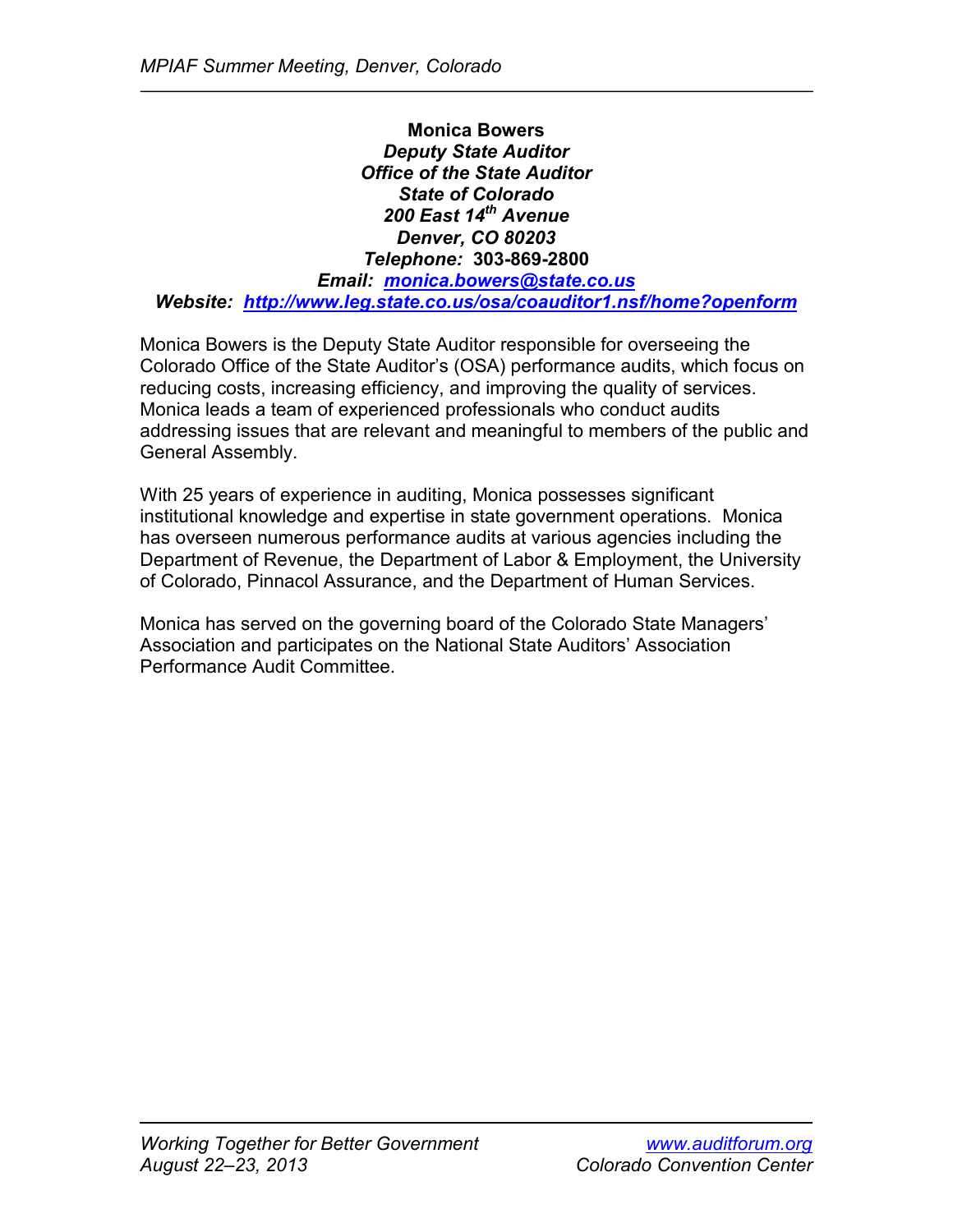**Michelle Colin** *Legislative Audit Manager Office of the State Auditor State of Colorado 200 East 14th Avenue Denver, CO 80203 Telephone:* **303-869-2800** *Email: [m.colin@state.co.us](mailto:m.colin@state.co.us) Website: <http://www.leg.state.co.us/osa/coauditor1.nsf/home?openform>*

Michelle Colin is a performance audit manager with the Colorado Office of the State Auditor (OSA). Michelle has a B.S. in Accounting from the University of Colorado at Boulder and a J.D. from the University of Denver and is licensed to practice law in Colorado.

Michelle has been with the OSA for 16 years. In her role as a performance audit manager, she has focused on reducing costs, increasing efficiency, and improving the quality of state services. During her time with the OSA she has worked on numerous performance audits, including audits related to the Child Welfare system, Colorado Energy Office, Colorado Lottery, Medical Marijuana Regulatory System, Colorado's state personnel system, and the AIR Program.

Michelle represents the OSA as a Statehouse Ambassador with the National Conference of State Legislatures (NCSL).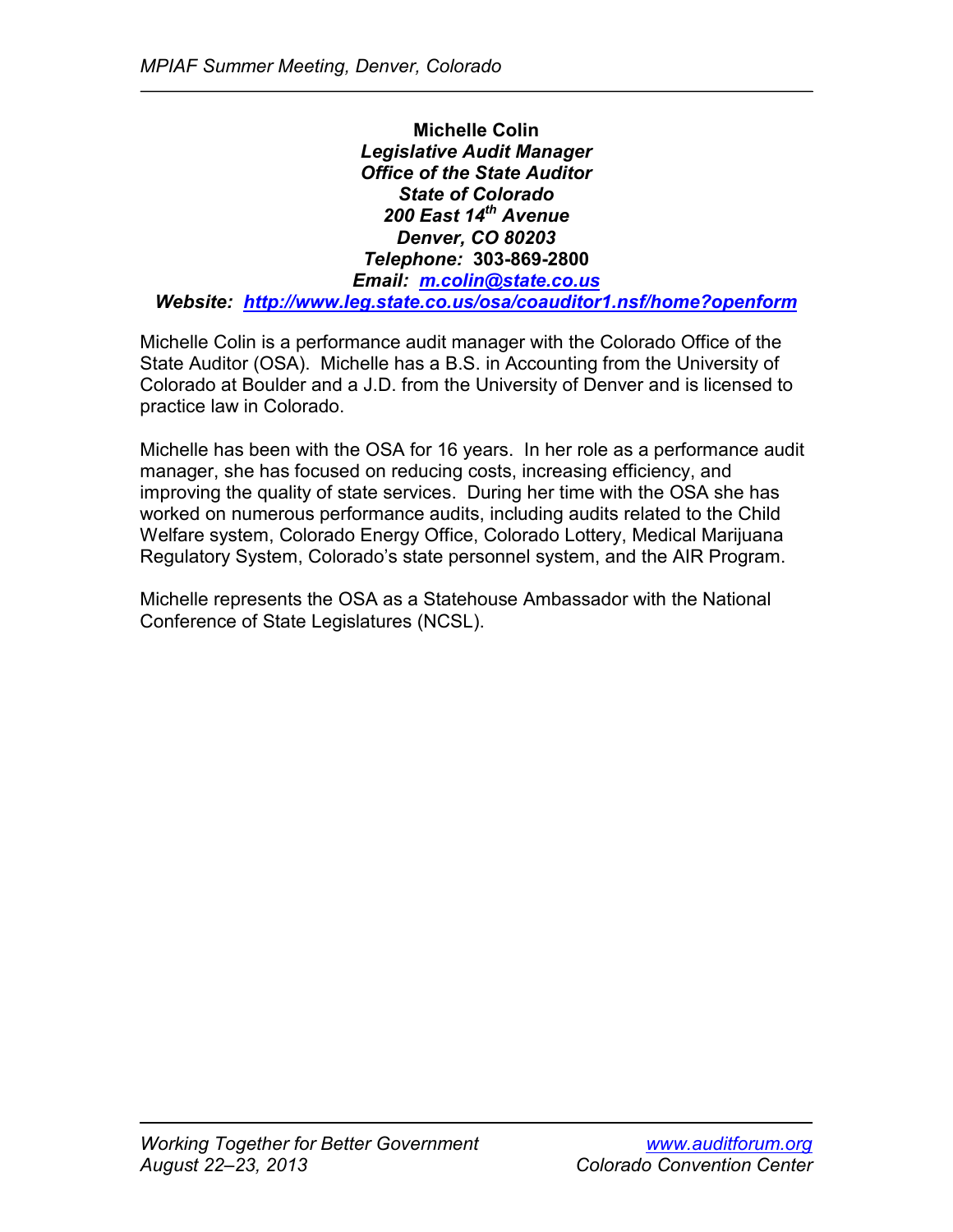**Andy Knauer** *Legislative Audit Supervisor Office of the State Auditor State of Colorado 200 East 14th Avenue Denver, CO 80203 Telephone:* **303-869-2800** *Email: [andrew.knauer@state.co.us](mailto:andrew.knauer@state.co.us) Website: <http://www.leg.state.co.us/osa/coauditor1.nsf/home?openform>*

Andy Knauer is a performance audit supervisor with the Colorado Office of the State Auditor (OSA). Andy has a B.A. in Economics from Drew University in New Jersey and a Masters in Public Policy from the University of Denver.

Andy has been with the OSA for 6 years. In his role as a legislative performance audit supervisor, Andy is responsible for leading teams of auditors through the survey, fieldwork, findings development, and report writing stages of audit projects. During his time with the OSA, he has worked on numerous performance audits, including audits related to the State Parks, Higher Education Student Fees, Medicaid Long-Term Care Services, Scholarship and Loan Forgiveness Programs, and Conservation Easement Tax Credits.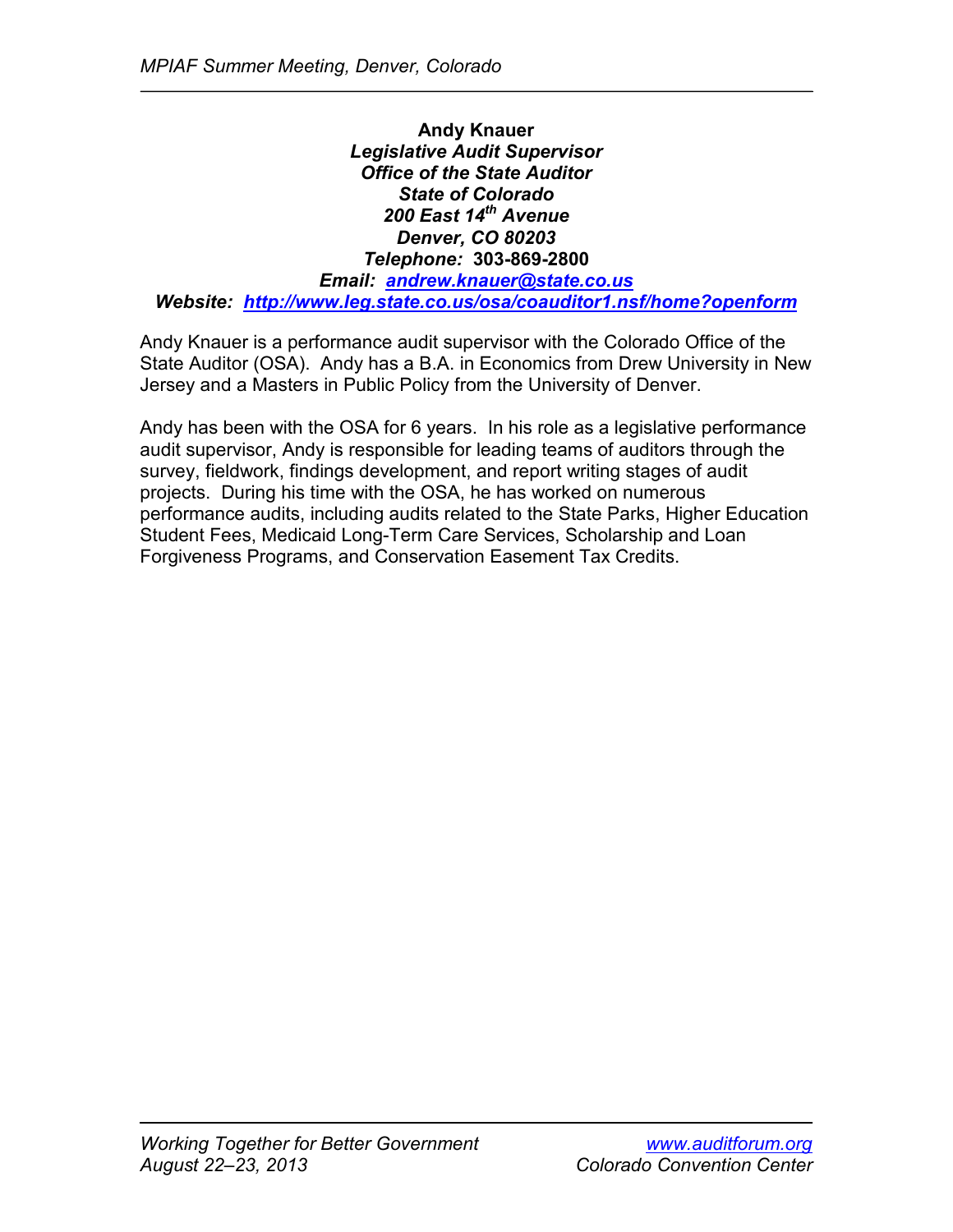**Brigadier General Malham Wakin** *Emeritus Professor Department of Philosophy U.S. Air Force Academy 2304 Cadet Drive Suite 3100 U.S. Air Force Academy, CO 80840-5016 Telephone: 719-333-7731 Email: [profandlynn@aol.com](mailto:profandlynn@aol.com) Website: <http://www.usafa.af.mil/>*

Brig. Gen. Malham Wakin is Emeritus Professor of the Academy's Department of Philosophy and has taught at the Academy since 1959, marking 50 years of service to the institution.

Through those years he has held a number of important positions including permanent professor and head of the Department of Philosophy, head of the Department of Political Science and Philosophy, chairman of the Humanities Division, assistant dean, associate dean, first chair of the graduate scholarship committee, and chair of numerous other Academy committees.

Prior to coming to the Academy, he began his 42-year active duty career in 1953 as an air rescue navigator. He also took a year away from teaching to serve a combat tour in Vietnam in 1968. General Wakin has earned a wide variety of military decorations including the Distinguished Service Medal and the Legion of Merit, with two oak leaf clusters.

Educated at some of the finest educational institutions in the country, he earned a Ph.D. in Philosophy from the University of Southern California, a Master of Arts in secondary education and school administration from the State University of New York at Albany, and a Bachelor of Arts in mathematics from the University of Notre Dame. He also received honorary degrees from St. Mary's University in San Antonio and Illinois Benedictine University.

He has authored or edited five books, including the widely-used anthology, War, Morality and the Military Profession, and his most recently published collection, Integrity First: Reflections of a Military Philosophy. He has written many scholarly articles and book chapters, most dealing with the ethics of leadership and other applied ethics issues.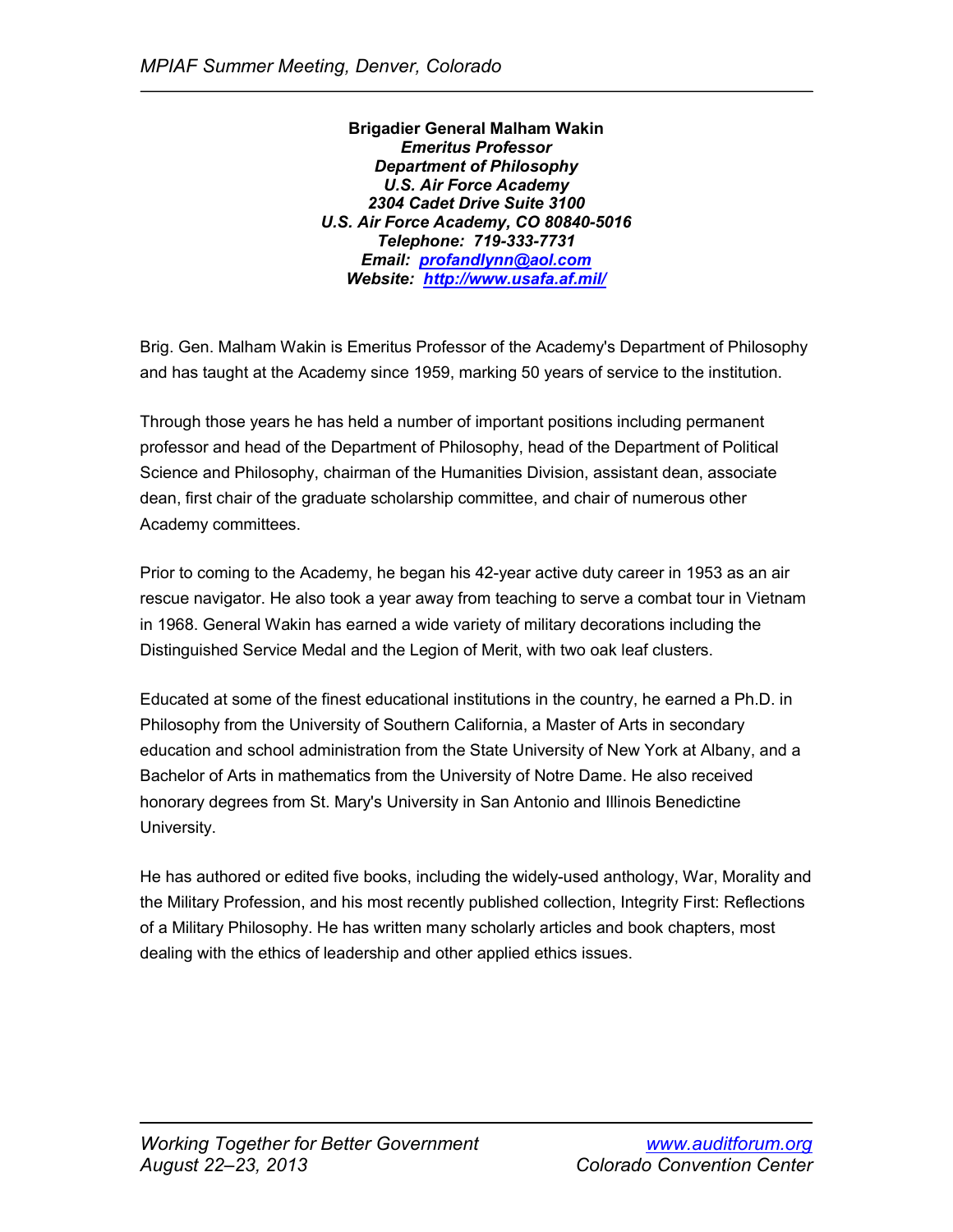# **Brigadier General Malham Wakin (Continued)**

After retiring in 1995, General Wakin worked fulltime at the Air Force Academy for another two years, occupying the prestigious Lyon Chair in Professional Ethics. He continues to engage cadets in learning and development by volunteering over 30 times a year at the Academy Character Enrichment Seminars and to new instructors twice a year at faculty orientation - General Wakin remains the Master Educator of Educators. Retired Col. Tom Berry, Academy Class of 1971 and Deputy Director of the Academy's Center for Character Development, marvels at General Wakin's teaching skill and says he "still relates to cadets as well as he did when I was a cadet!"

In addition to his vital work with cadets and faculty, General Wakin is also in great demand outside the Academy community.

Colonel Jim Cook, present permanent professor and head of the Department of Philosophy, calls him "a national treasure."

General Wakin averages approximately 50 keynote presentations each year to a variety of audiences in Colorado Springs, around the United States and throughout the world. He has done a course on military ethics for The Learning Channel. He was, from 1979 to 1992, national chairman of the globally prominent Joint Services Conference on Professional Ethics and a long-standing member of the Ethics Oversight Committee for the U.S. Olympic Committee. He has served on the Tri-Service Medical Ethics Board and Ethics Oversight Committee for the U.S. Naval Academy. He has also been a regular lecturer for the Justice Department's U.S. Border Patrol and the U.S. State Department Senior Seminar.

Throughout his career, he's been frequently recognized as an important figure in ethics education. He was featured as one of America's 12 "great professors" in the Oct. 13, 1975, issue of People Magazine and was the subject of a feature article in the Nov. 19, 1984, issue of Newsweek. He has received the Terence Cardinal Cooke Medal, a Colorado "Notre Dame Man of the Year" award and Notre Dame's coveted Corby Award. In 2007, Academy Superintendent Lt. Gen. John Regni presented General Wakin the Academy's annual Distinguished Service Award in front of a crowd of thousands at Falcon Stadium where he was cited for his "exemplary support throughout the years."

Over and above the accolades he has garnered in his professional life, General Wakin and his wife Lynn are extremely proud of their eight children and nine grandchildren. The Academy faculty and staff look forward to many more years of General Wakin's friendship and mentorship as he continues to shape the future of the Air Force.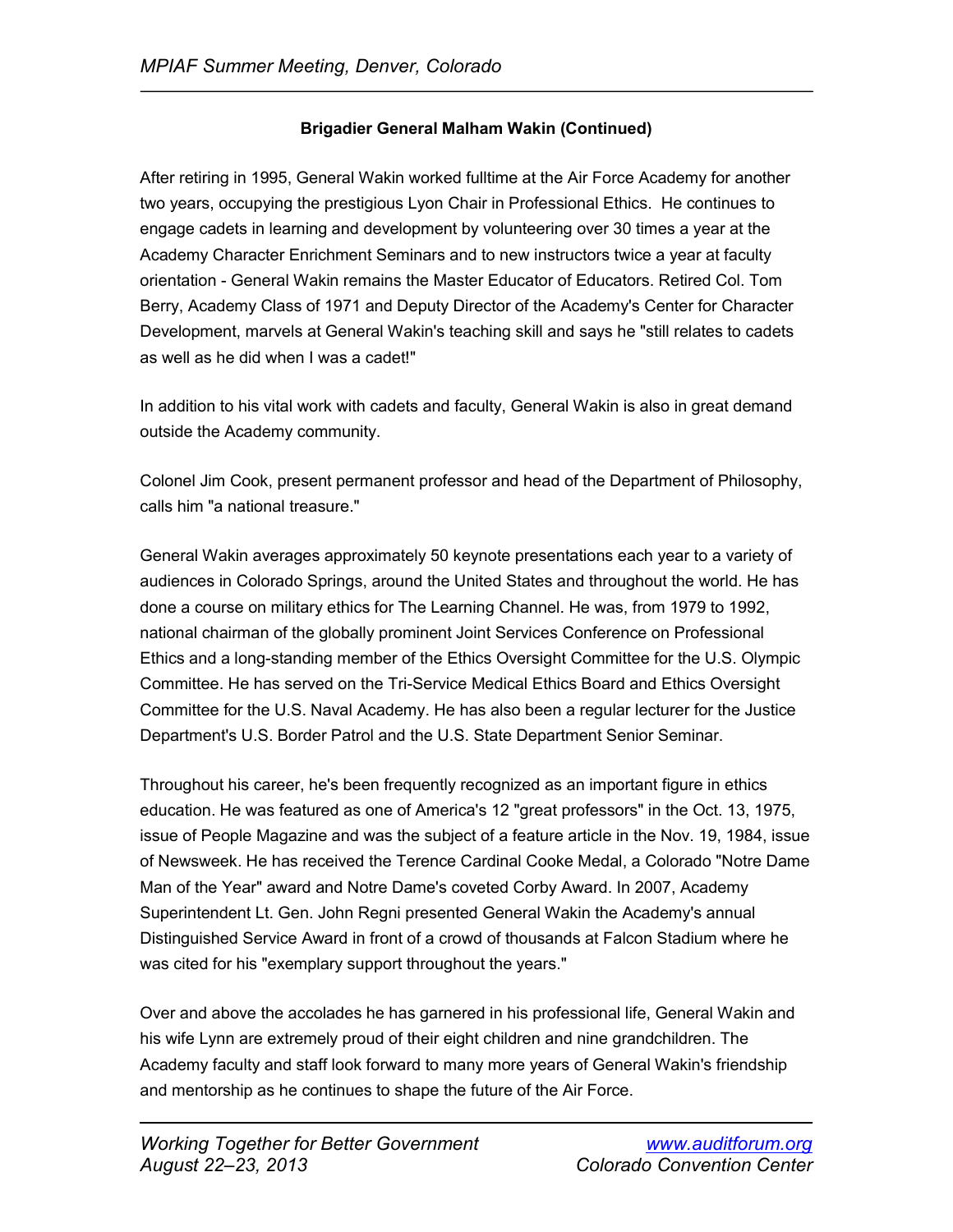**Mark Bell** *Deputy Inspector General for Audit Office of Inspector General U.S. Department of Homeland Security 245 Murray Lane, SW Washington, DC 20528 Telephone: 202-254-4161 Email: [mark.bell@oig.dhs.gov](mailto:mark.bell@oig.dhs.gov)*

Mark Bell currently serves as the Deputy Assistant Inspector General for Audits for the Department of Homeland Security (DHS), Office of Inspector General (OIG). He has been with DHS-OIG since 2007 and also served as the Chief, Audit Operations. Prior to his arrival at DHS, Mark worked at the Department of Interior Office of Inspector General, where he served as Chief of Staff for Audits for 3 years and as a program analyst in the Central Region Office in Denver from 2002 through 2005. From 1992 to 2001, Mark was self employed in the financial services industry and worked as a consultant to Bearing Point. Mark also served over 11 years in the U.S. Army as a tactical communications officer. During his time in the army, Mark spent 8 years overseas and served as a tactical operations officer during Desert Shield/Desert Storm with 93<sup>rd</sup> Signal Brigade. Mark graduated from the University of New Hampshire with a Bachelor of Science degree in Business Administration. He also holds a Masters in Management from Webster University. Mark is also an avid skier and plans to retire in Colorado in the next few years.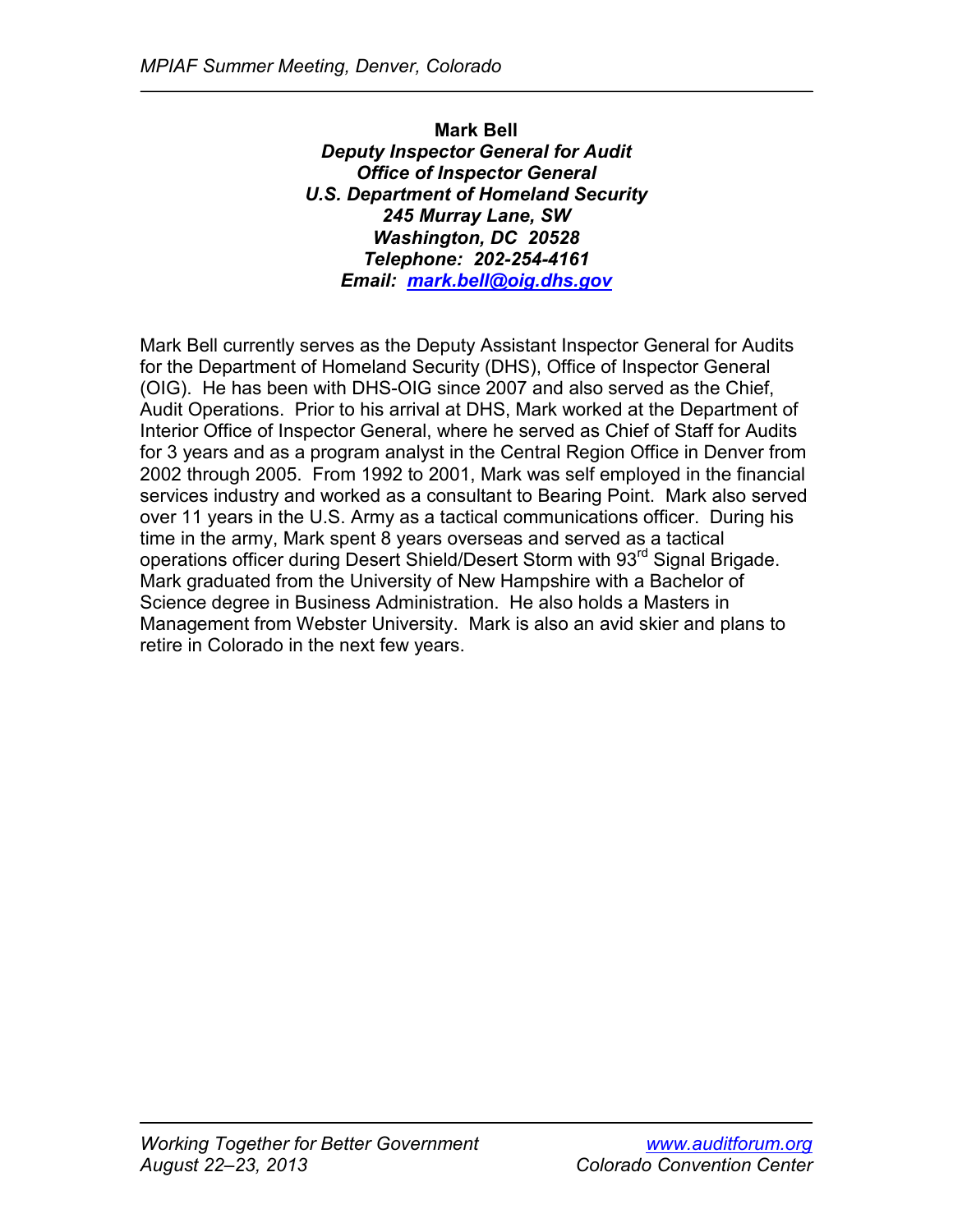**Megan E. Wallace** *Special Agent in Charge Office of Inspector General U.S. Department of Homeland Security 245 Murray Lane, SW Washington, DC 20528 Telephone: 202-254-0939 Email: [megan.wallace@oig.dhs.gov](mailto:megan.wallace@oig.dhs.gov)*

Megan Wallace possesses nearly 20 years of federal law enforcement experience. She currently serves as a Special Agent in Charge at the Department of Homeland Security's, Office of Inspector General. Prior to this assignment, Megan worked for the Department of the Interior's Office of Inspector General for six years where she conducted senior level internal investigations and then served as the Special Agent in Charge for the Eastern Region and co-managed the Deep Water Horizon criminal investigation in the Gulf of Mexico. Megan's career in federal law enforcement began as a Special Agent in the U.S. Customs Service (now known as DHS Immigration and Customs Enforcement) on the border in Nogales, AZ before moving upward and eastward to field offices located in Chicago, Baltimore, and New York. She has spent her federal career primarily investigating violations of narcotics smuggling, money laundering, commercial fraud, and other financial crimes. Megan graduated from the University of San Diego with a Bachelor of Arts degree in Education and a minor in Spanish. She also holds a Masters in Public Policy Management from Georgetown University. Megan loves to play team sports (basketball and volleyball) and read with her two young children.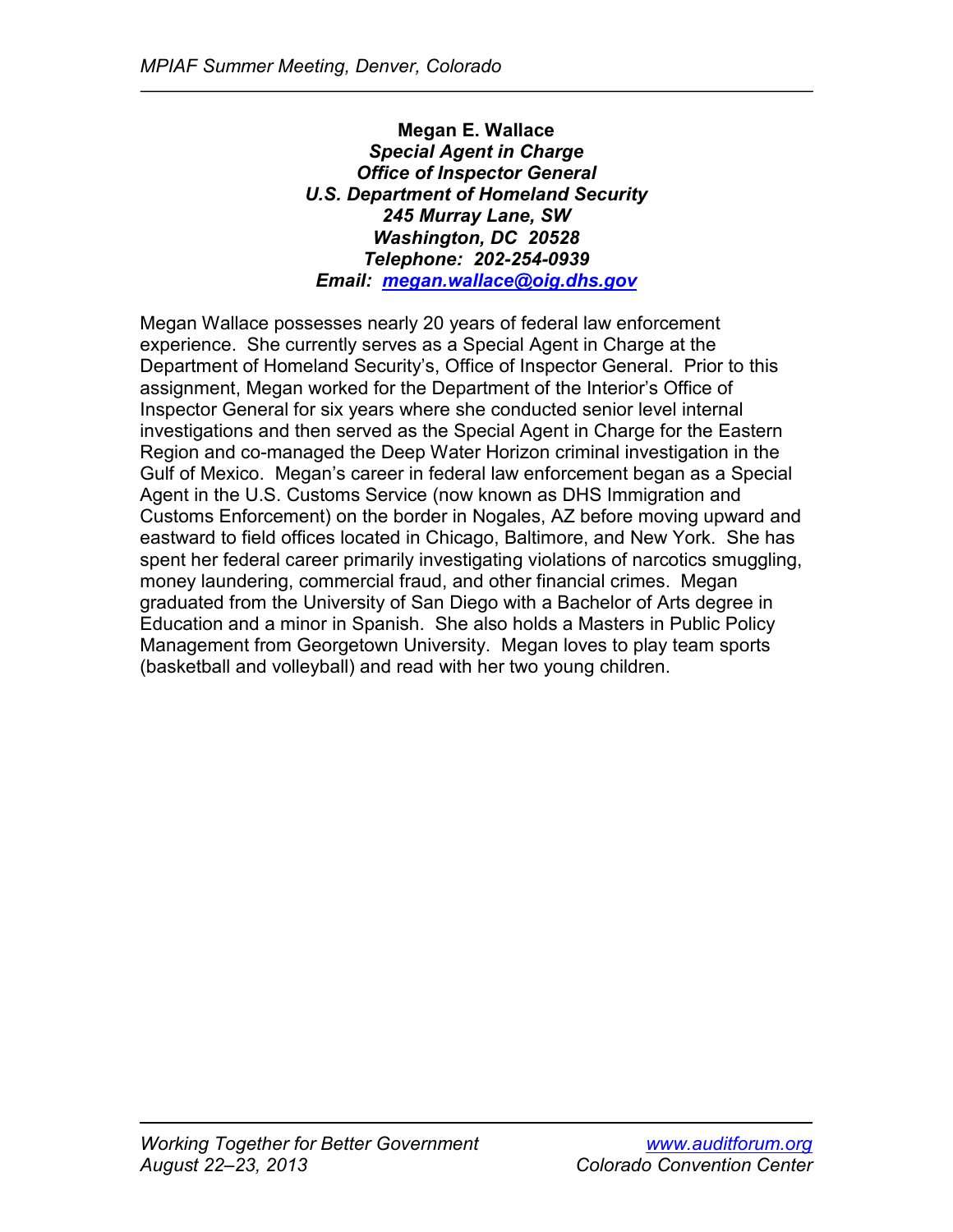# **Linda Calbom** *Director, Field Operations U.S. Government Accountability Office 701 5th Avenue, Suite 2700 Seattle, WA 98104-7054 Telephone: 206-287-4809 Email: [calboml@gao.gov](mailto:calboml@gao.gov)*

Ms. Calbom joined GAO in November, 1990 and is currently the Director of Field Operations. In that role she is responsible for the operations of GAO's 11 field offices, and is currently leading efforts to reduce field office footprints through enhanced telework and workspace sharing. Over the last several years she also directed several engagements in GAO's Education, Workforce, and Income Security (EWIS) team, including work on school bullying and testing improprieties. Further, Ms. Calbom had lead roles in several high profile efforts, including GAO's first report on the use of Troubled Asset Relief Program (TARP) funds and GAO's efforts to oversee the use of Federal Stimulus funds. In the latter effort, she had on-going responsibility for oversight in the state of California. Prior to joining Field Operations in 2006, Ms. Calbom was the director responsible for GAO's financial management work at a number of the major federal agencies. These agencies included Health and Human Services (HHS), Social Security Administration (SSA), Justice, Education, Housing and Urban Development (HUD), Transportation, Energy, Office of Personnel Management (OPM), and several others.

Before joining GAO, Ms. Calbom was a senior audit manager with Deloitte & Touche in Seattle, Washington. During her 11 years with the firm, she was responsible for planning, oversight, and management of a wide variety of projects, including financial audits, business consultation projects, and capital markets transactions.

Ms. Calbom is a Certified Public Accountant and a Certified Government Financial Manager. She is a graduate of Washington State University (Summa Cum Laude) with a bachelor's degree in Business Administration - Accounting Option.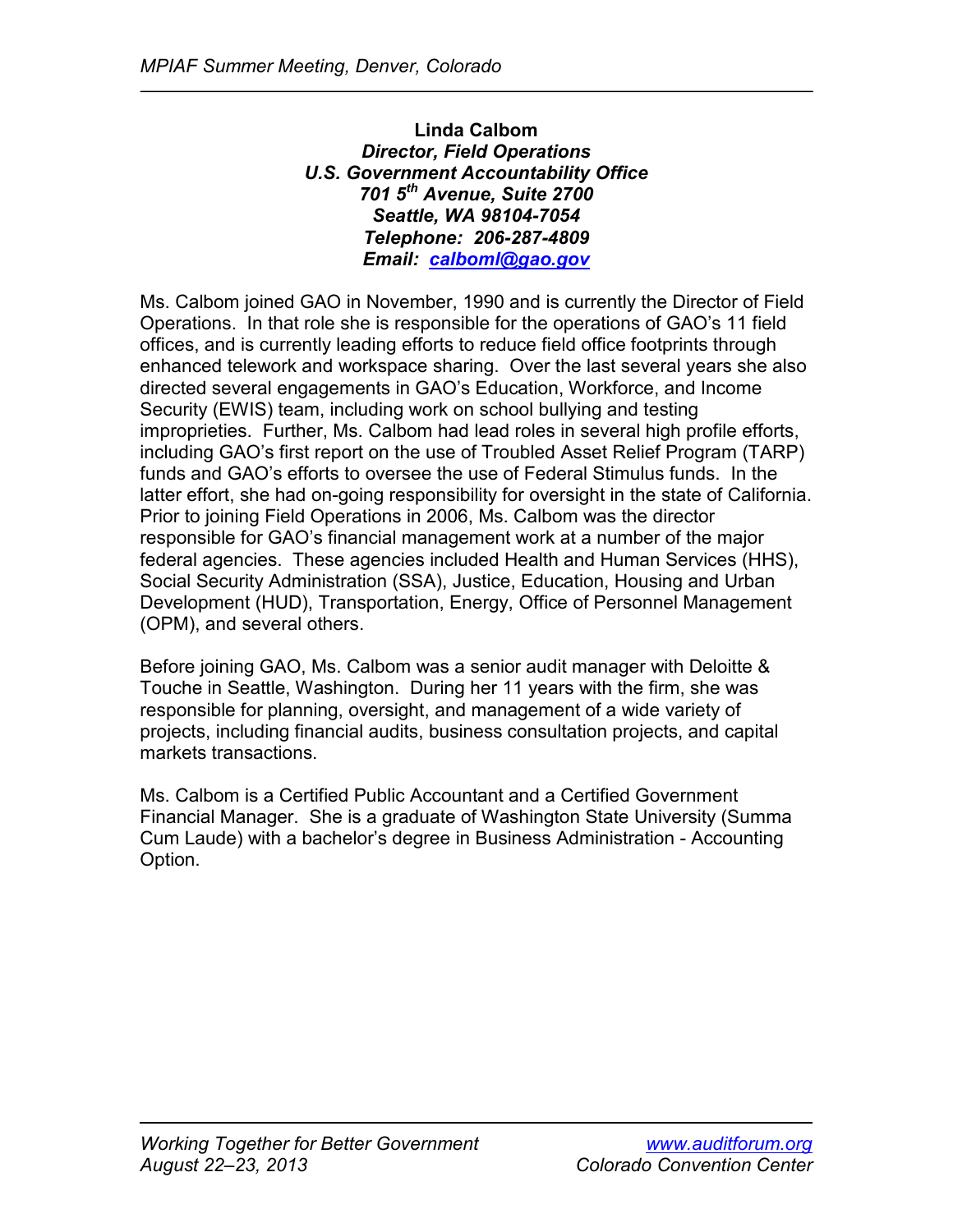**Susan Quinlan** *Assistant Director, Field Operations Denver Field Office U.S. Government Accountability Office 1244 Speer Blvd. Suite 800 Denver, CO 80204 Telephone: 303-572-7300 Email: [quinlans@gao.gov](mailto:quinlans@gao.gov)*

Ms. Quinlan currently serves as the Field Office Manager for the Denver Field Office, one of the U.S. Government Accountability Office's (GAO) 11 field offices. GAO, a legislative-branch agency, assists the Congress by responding to requests for reviews of major federal programs and policies, assessing how well they are working and advising on what needs to be improved. In her role as Field Office Manager, Ms. Quinlan oversees activities of a field office of approximately 70 people and is responsible for emergency planning, human capital, and communication efforts across the field offices. Prior to her current position, which she began in August 2010, Ms. Quinlan served as an Assistant Director in GAO's headquarters. In this position, she managed multiple engagements cutting across many topics. In the area of homeland security, she was responsible for topics such critical infrastructure protection, homeland security information sharing, maritime domain awareness, and border security. Ms. Quinlan also managed engagements in the areas of housing and community development, and small business administration. In addition, Ms. Quinlan was selected and served a three-year rotational assignment as Special Assistant to GAO's Controller where she assisted in oversight of GAO's budget, financial management, security, and facilities. Ms. Quinlan has over 30 years of experience at GAO and has received numerous awards for her work. She holds a B.A. in political science from George Mason University.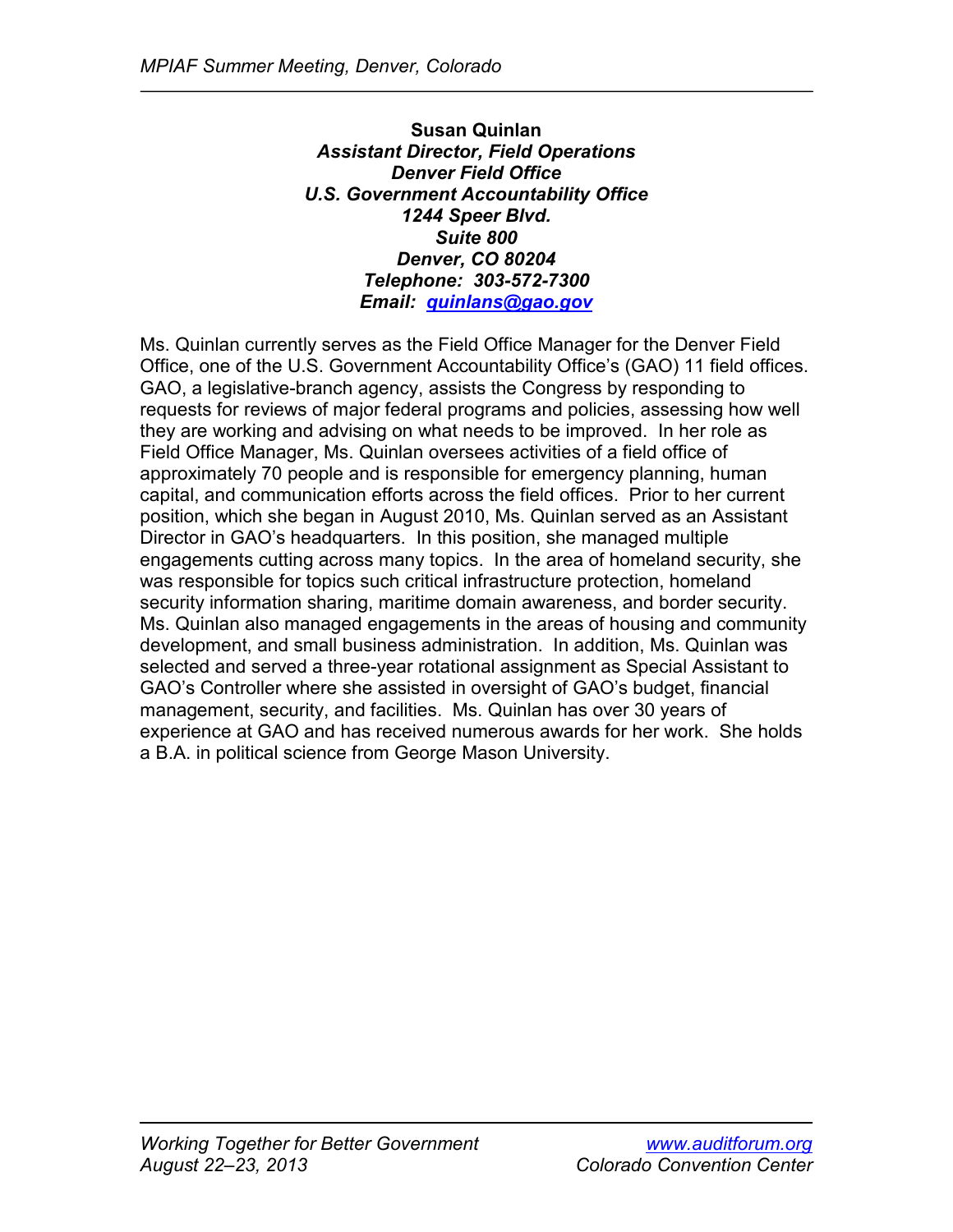**The Honorable Phyllis K. Fong** *Inspector General U.S. Department of Agriculture 12th and Independence Ave Room 117-W Washington, DC 20250 Telephone: 202-720-8001 Email: [dina.barbour@oig.usda.gov](mailto:dina.barbour@oig.usda.gov) Website: <http://www.usda.gov/oig/index.htm>*

Phyllis K. Fong was sworn in as Inspector General for the U.S. Department of Agriculture (USDA) on December 2, 2002. Ms. Fong was nominated by President George W. Bush and confirmed by the U.S. Senate. She is the senior official responsible for audits, evaluations, investigations, and law enforcement efforts relating to USDA's programs and operations.

In November 2008, Ms. Fong was elected as the first Chairperson of the Council of Inspectors General on Integrity and Efficiency (CIGIE), which was established by the Inspector General Reform Act of 2008, to consolidate the former President's Council on Integrity and Efficiency and Executive Council on Integrity and Efficiency. She is currently serving her third term as Chairperson of CIGIE.

Ms. Fong also serves as a member of the Recovery Accountability and Transparency Board, which was established by Congress to oversee Federal spending under the American Recovery and Reinvestment Act of 2009. The Board's responsibilities have expanded to include oversight of disaster relief funds for Hurricane Sandy.

Prior to her appointment at USDA, Ms. Fong was nominated by President Bill Clinton and confirmed by the U.S. Senate as the Inspector General of the U.S. Small Business Administration from April 1999 until December 2002.

Ms. Fong graduated from Pomona College with a Bachelor of Arts degree in Asian Studies and earned her Juris Doctor degree from Vanderbilt School of Law. Ms. Fong is a member of the Tennessee and District of Columbia bars.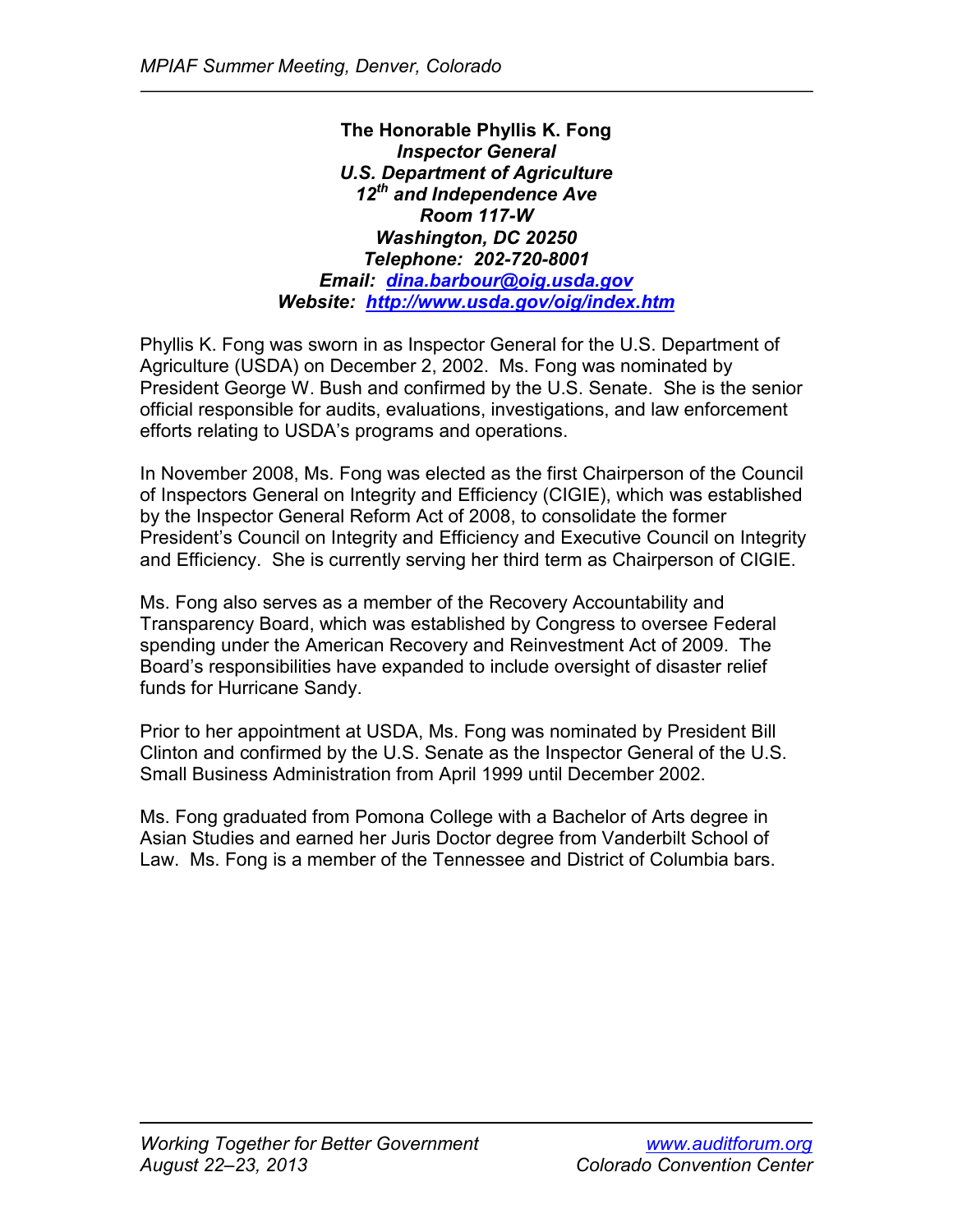**Beth Machann, CGFM** *City Controller Office of the Controller City and County of Denver 201 W. Colfax Ave. Dept. 1109 Denver, CO 80202 Telephone: 720-913-5515 Email: [beth.machann@denvergov.org](mailto:beth.machann@denvergov.org)*

Beth has served as the City Controller since the position was first created in 2005. In 2006 the voters of Denver approved the creation of a Department of Finance consolidating all accounting and financial functions of the City. As a result, the accounting and payroll functions moved from the Auditor's Office to the newly created Controller's Office in mid-2007. Since that time Beth consolidated the city's payroll and accounts payable, created an Accounting Services unit to provide accounting services for city Departments and Agencies, established an internal control framework and testing program, improved the city's year-end close process, and reduced the city's timeframe for financial reporting and audit comments.

Beth implemented Kronos timekeeping and improved the Procure-to-Pay process collectively resulting in a savings of \$2.5 million annually. In 2013, Beth implemented Transparent Denver, one of Mayor Hancock's core initiatives. Transparent Denver offers the public 24/7 access to financial information, including the On-line Checkbook.

Beth started with the city in 1984 in the Auditor's Office. During her tenure in the Auditor's Office she served in numerous management positions, led the implementation of the city's PeopleSoft Financial and HR systems, and was the Deputy Director of Accounting prior to accepting the City Controller position. As the City Controller she is responsible for the City's accounting, financial reporting (including the Comprehensive Annual Financial Report and Single Audit), payroll, internal controls, and certain financial shared services for the city. Additionally, Beth leads the functional management of the Financial and HR PeopleSoft systems.

Beth is a Certified Government Financial Manager, serves on the Mayor's Peak Performance Committee, the city's Innovation Fund Committee that allocates funding for technology projects, the Record Management Committee and is the Chair of the Denver Employee's Combined Campaign Committee. She loves public service and believes that there is always room for improvement and the public deserves a transparent government.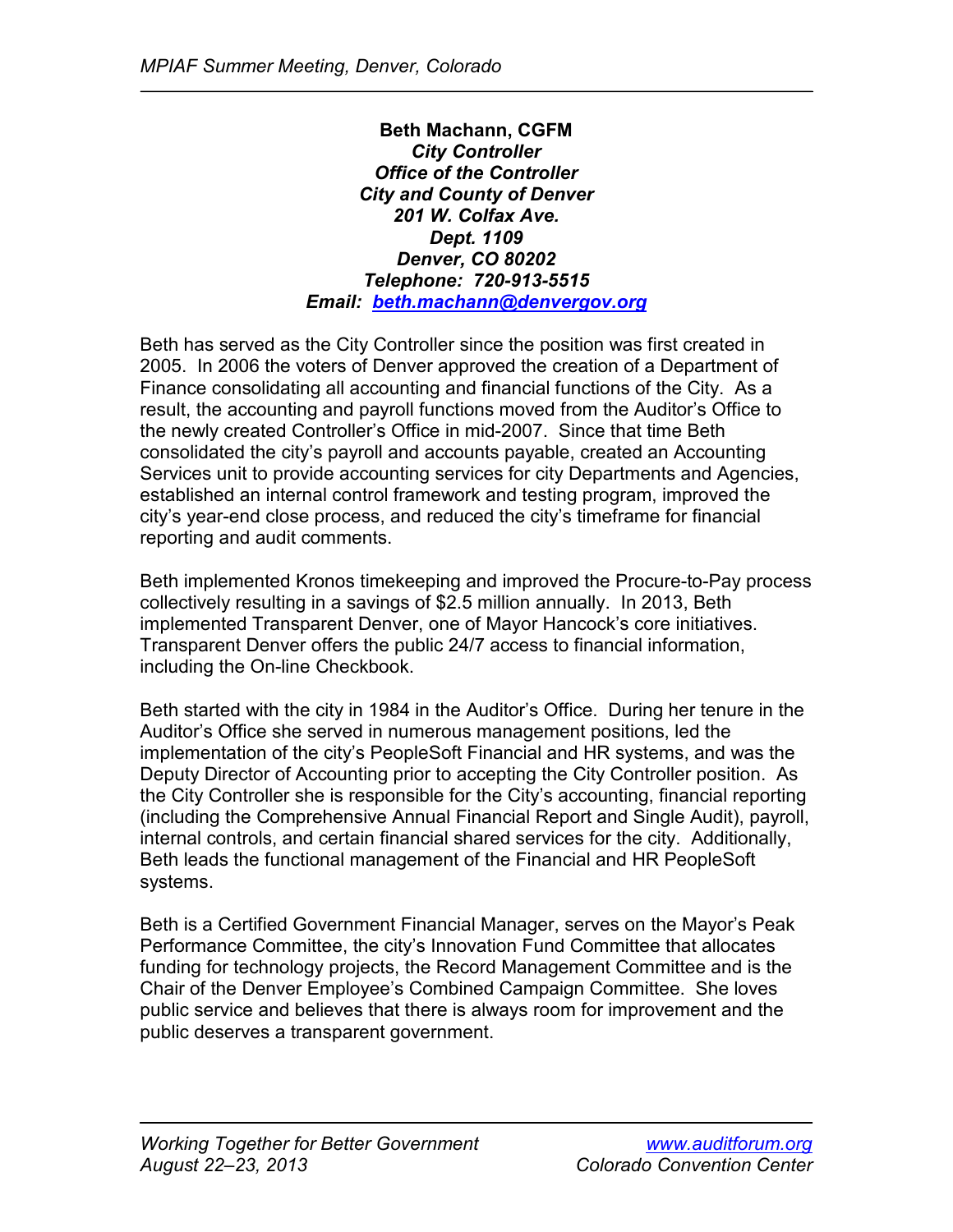## **Kelli Bennett, CPA** *Director of Accounting and Financial Reporting Office of the Controller City and County of Denver 201 W. Colfax Ave. Dept. 1109 Denver, CO 80202 Telephone: 720-913-5156 Email: [kelli.bennett@denvergov.org](mailto:kelli.bennett@denvergov.org)*

Kelli started her career with the City in 1994 as a Staff Auditor in the Auditor's Office. She spent five years auditing City agencies and contractors, promoting up to Lead Auditor during that time. Looking for a new adventure, she became part of the City team that implemented the PeopleSoft HRMS system, eventually managing the group supporting the application after go-live. In 2001, Kelli went back to the Auditor's Office to become the Accounting Supervisor for the General Accounting team and from there she promoted to Deputy Director of Accounting, overseeing the General Accounting, Accounts Payable, Records, and Financial Reporting teams. Kelli moved into her current position when the Accounting division was moved to the newly formed Controller's Office in the Department of Finance.

Kelli has been a leader in some exciting projects at the City over the years, including a complete revamping of the CAFR preparation process that shortened the time frame and improved the quality and look, multiple upgrades of both the HRMS and FS PeopleSoft systems that saw major technology changes, the establishment of a financial network for training and communication across the City, and the launch of Denver's first website focusing on transparency.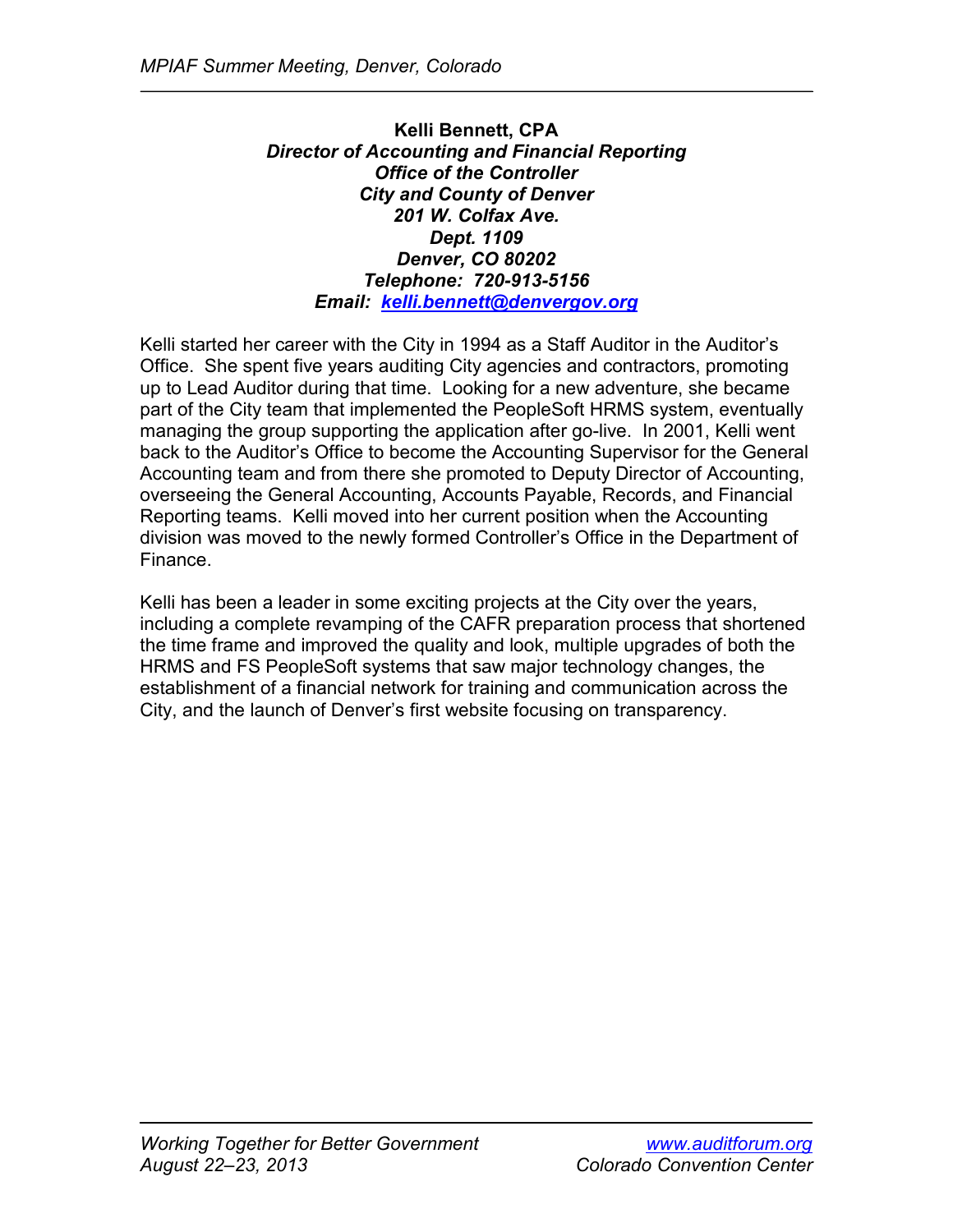**Heather Darlington, CPA** *Manager of Financial Reporting Office of the Controller City and County of Denver 201 W. Colfax Ave. Dept. 1109 Denver, CO 80202 Telephone: 720-913-5008 Email: [heather.darlington@denvergov.org](mailto:heather.darlington@denvergov.org)*

Heather began her career in the public accounting sector focusing on audit services and forensic accounting. After almost ten years in public accounting, she started working for the City & County of Denver in 2009. Initially, Heather joined the Auditor's Office but has since transitioned to the Controller's Office. She is the Manager of Financial Reporting and Analysis and her main responsibilities include the Comprehensive Annual Financial Report, Fiscal Accountability Rules, internal controls, transparency initiatives, grant reporting, and financial training and communications. Heather has a Master's Degree in Accounting and is a CPA.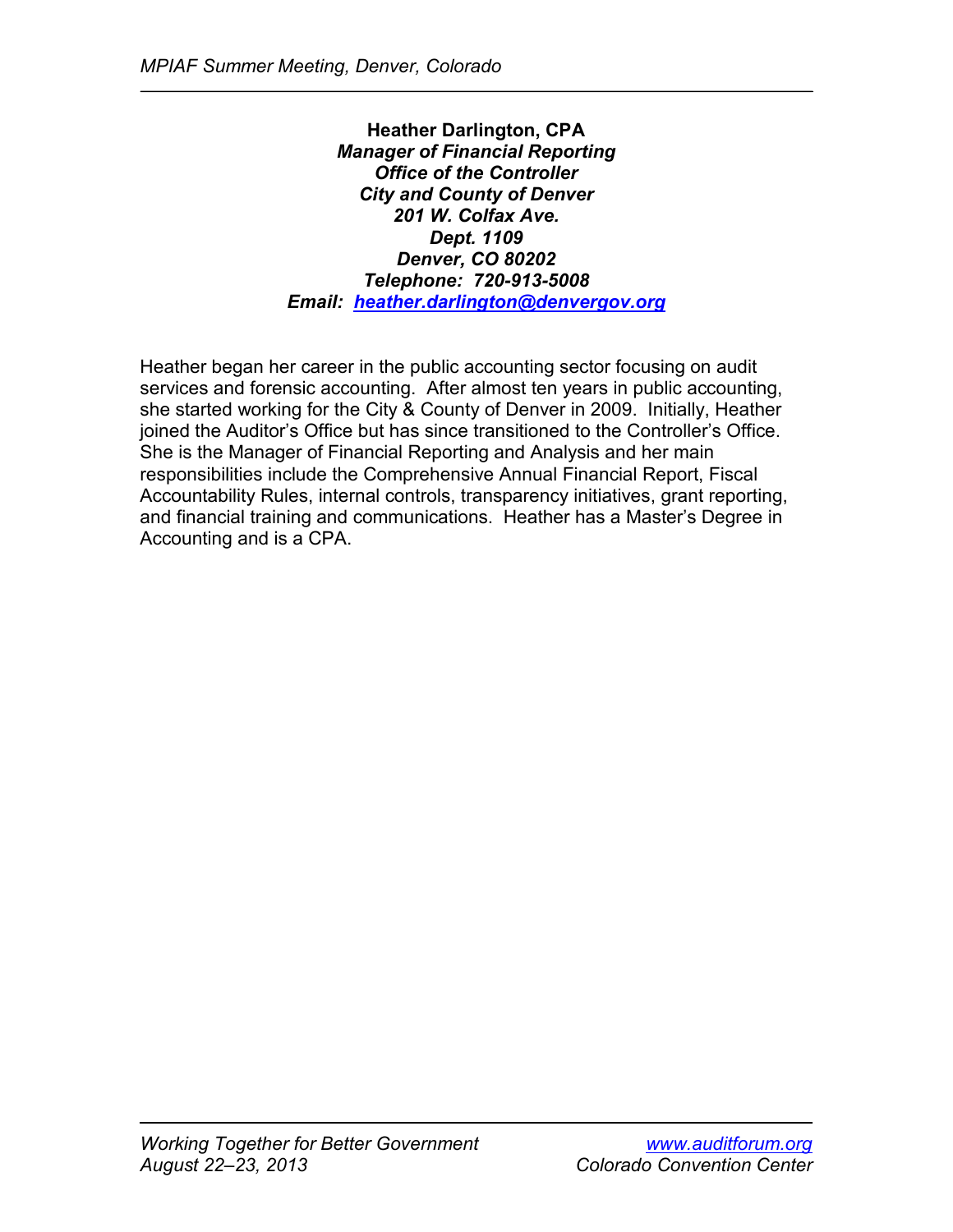**Frank Rusco** *Director Natural Resources & Environment (NRE) Team U.S. Government Accountability Office 441 G Street, NW Washington, DC 20548 Telephone: 202-512-4597 Email: [ruscof@gao.gov](mailto:ruscof@gao.gov)*

**Frank Rusco** is a Director in GAO's Natural Resources and Environment team, leading work on a broad spectrum of energy and science issues, including federal oil and gas management; DOE's energy, science, and loan programs; intellectual property rights issues; NRC oversight; and government-wide science programs and activities. Mr. Rusco holds both a master's degree and doctorate in economics from the University of Washington in Seattle.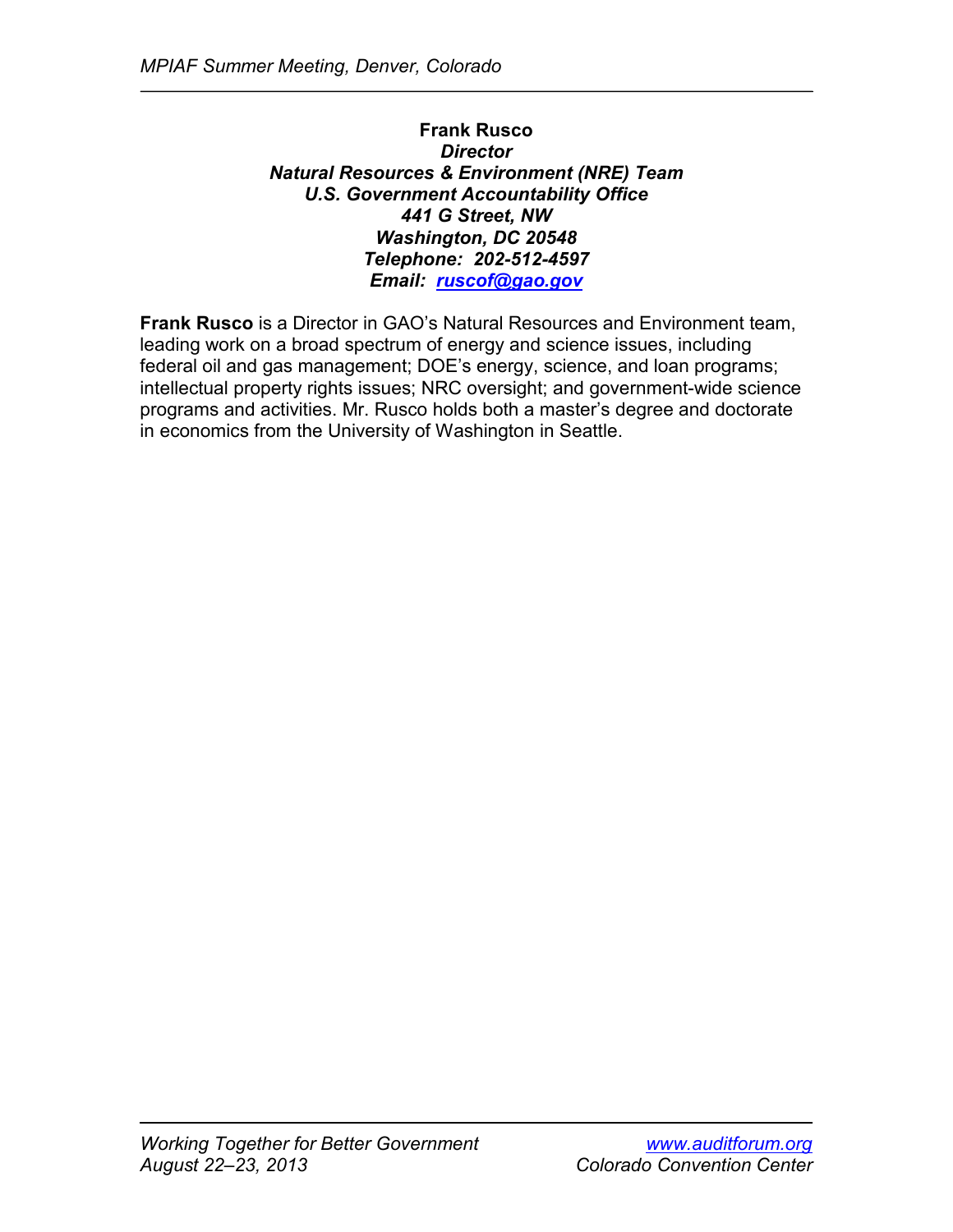**Stephen L. Morgan, CIA, CGAP, CGFM, CFE** *Austin City Auditor (Retired) President, EGAPP, Inc. PMB 405 5114 Balcones Woods Dr. Ste. 307 Austin, TX 78759 Telephone: 512-585-3592 Email: [egappmorgan@yahoo.com](mailto:egappmorgan@yahoo.com)*

Stephen Morgan is currently the President of Excellence in Government Accountability and Performance Practices, EGAPP, Inc., a company that specializes in training government auditors and managers. He is the former City Auditor of Austin, Texas, responsible for directing performance audits, fraud investigations, and consulting engagements for the City of Austin. During his tenure, the City of Austin strengthened accountability for performance and financial management, ethics and integrity, and transparency to the public. In this context, Mr. Morgan played a key leadership role in helping the City of Austin evolve its performance measurement and management system into a model for other government organizations.

Before becoming City Auditor in 2000, Morgan was Deputy City Auditor, Assistant City Auditor, and Performance Audit Manager. Before joining the City Auditor's Office in 1985, Morgan was an auditor in the U.S. Government Accountability Office's National Productivity Group and was responsible for auditing federal productivity programs from 1977 until 1984.

Morgan was appointed to the Advisory Council on Government Auditing Standards by the Comptroller General of the United States in 2001 and reappointed in 2005. He has served as chairman of the National Intergovernmental Audit Forum's Emerging Issues Committee. He also served as an executive committee member of the Southwest Intergovernmental Audit Forum.

In 2007, Morgan received the National Intergovernmental Audit Forum's Excellence in Government Performance and Accountability National Award from the Comptroller General of the United States, and in 2002 he became the fourth annual recipient of the Harry Hatry Distinguished Performance Measurement Practice Award from the American Society of Public Administration, honoring his lifetime of contributions to public service. In May 2009, Morgan received the Victor Z. Brink Memorial Award for Distinguished Service at the IIA's International Conference in South Africa. This is IIA's highest award for leadership and service to the global internal auditing profession.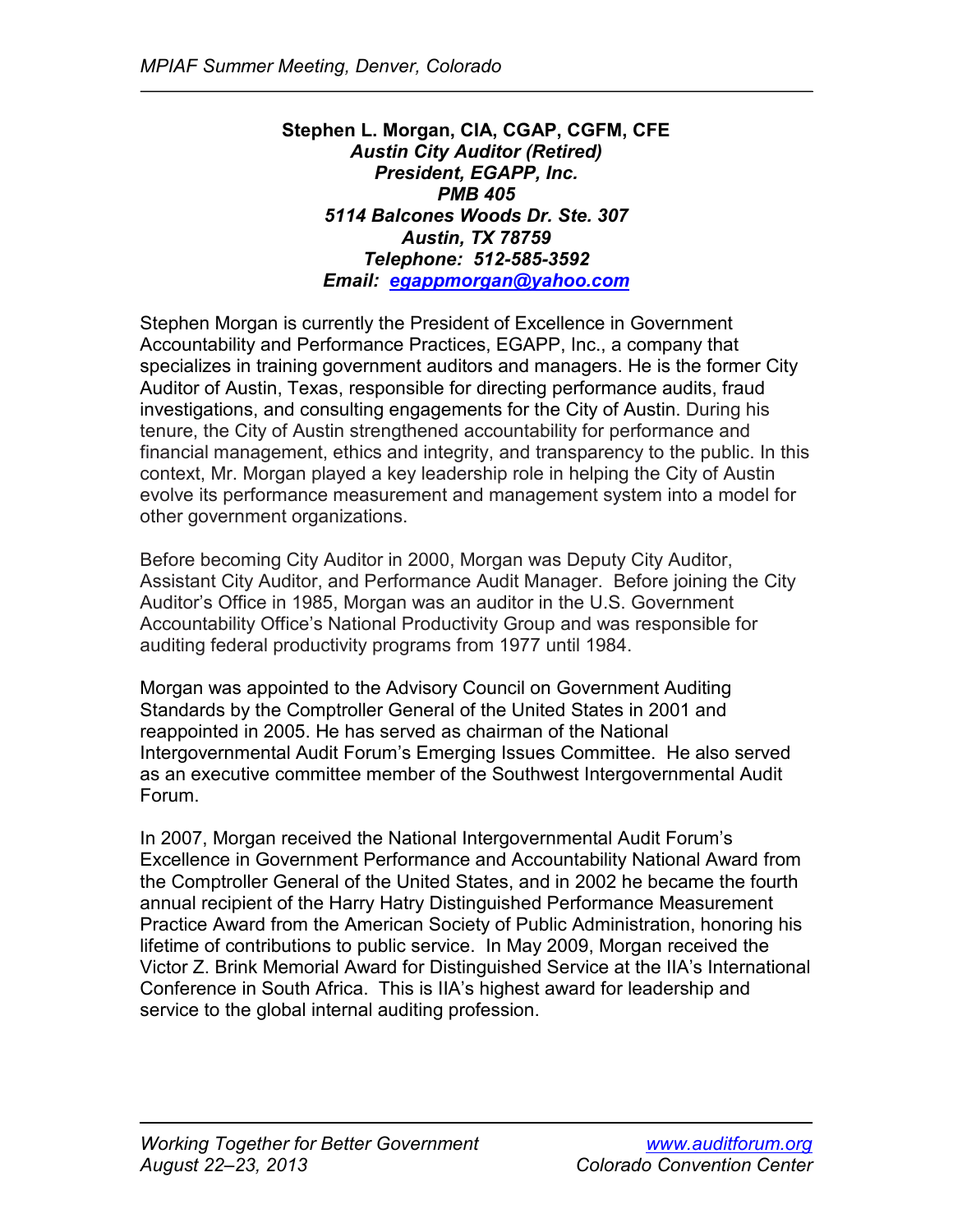# **Stephen (Steve) E. Coury, CISA** *Chief Information Security Officer Technology Services City and County of Denver 201 W Colfax Ave. Dept. 3.1 Denver, CO 80202 Telephone: 720-913-4919 Email: [stephen.coury@denvergov.org](mailto:stephen.coury@denvergov.org)*

Mr. Coury has over 25 years experience in information technology, including over 15 years in IT audit. He has extensive experience in municipal government, consumer banking, investment banking, insurance, and telecommunications. As an accomplished public speaker, Steve has presented at national and local conferences, local chapters of ISACA and IIA, and technical user groups.

Steve has been with the City and County of Denver for over five years and has recently taken on the role as the City's Chief Information Security Officer. Previously, while in the Auditor's Office, Steve was the IT Audit Supervisor and established the IT Audit function within the Denver Model, a framework has become nationally recognized for its strong independent government performance auditing. He received the Knighton Award (Silver 2012) from the Association of Local Government Auditors (ALGA) for best large shop performance audit demonstrating impact, persuasiveness, and clarity.